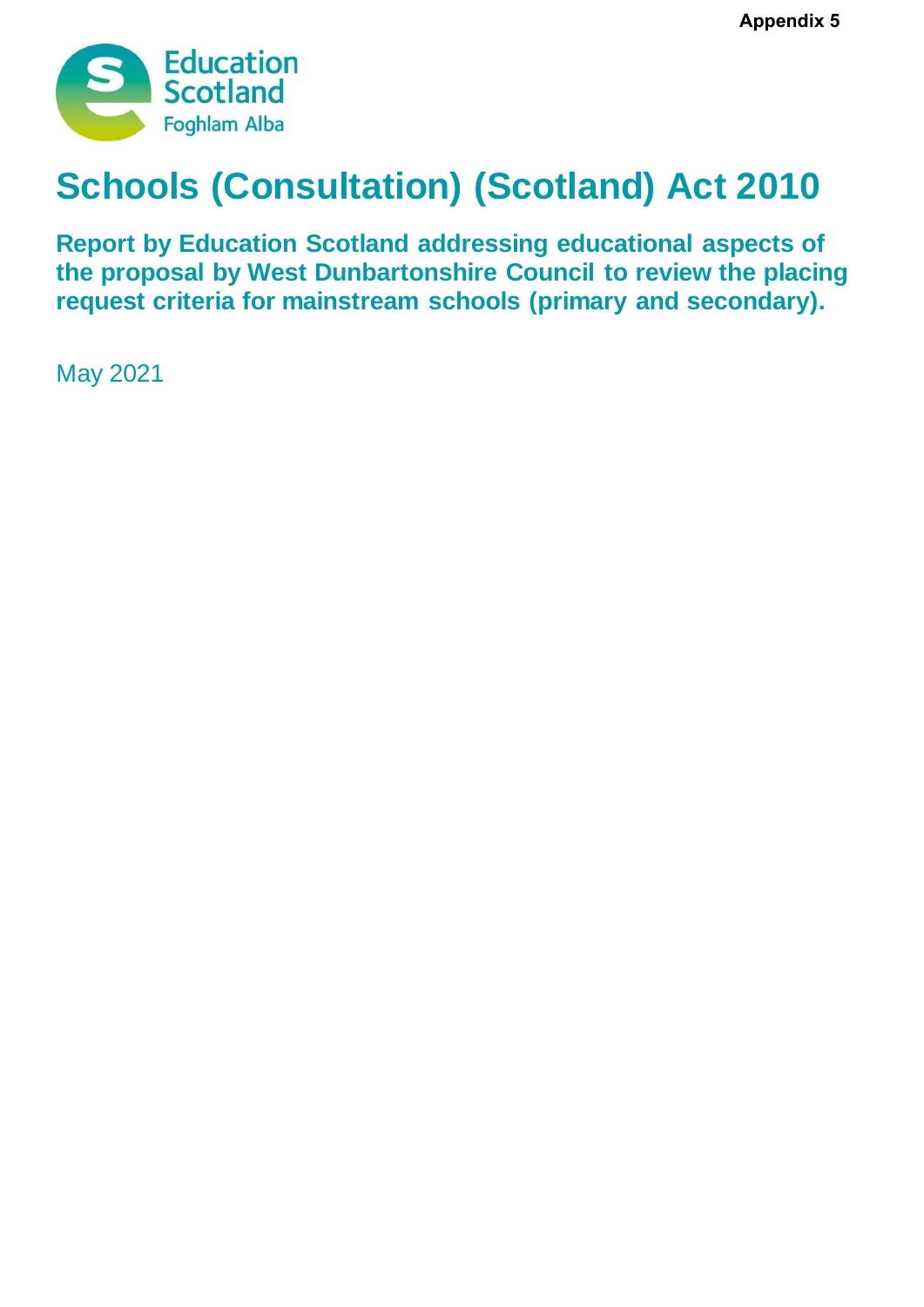### **1. Introduction**

1.1 This report from Education Scotland has been prepared by Her Majesty's Inspectors of Education (HM Inspectors) in accordance with the terms of the [Schools \(Consultation\) \(Scotland\)](https://www.google.co.uk/url?sa=t&rct=j&q=&esrc=s&source=web&cd=1&cad=rja&uact=8&ved=2ahUKEwj9-7GYkvLeAhXOasAKHT9vCtMQFjAAegQICRAB&url=https%3A%2F%2Fwww.legislation.gov.uk%2Fasp%2F2010%2F2%2Fcontents&usg=AOvVaw2lRwXOuXBCn_fz2wA9W6o2)  [Act 2010](https://www.google.co.uk/url?sa=t&rct=j&q=&esrc=s&source=web&cd=1&cad=rja&uact=8&ved=2ahUKEwj9-7GYkvLeAhXOasAKHT9vCtMQFjAAegQICRAB&url=https%3A%2F%2Fwww.legislation.gov.uk%2Fasp%2F2010%2F2%2Fcontents&usg=AOvVaw2lRwXOuXBCn_fz2wA9W6o2) ("the 2010 Act"). The purpose of the report is to provide an independent and impartial consideration of West Dunbartonshire Council's proposal to review the placing request criteria for mainstream schools (primary and secondary). Section 2 of the report sets out brief details of the consultation process. Section 3 of the report sets out HM Inspectors' consideration of the educational aspects of the proposal, including significant views expressed by consultees. Section 4 summarises HM Inspectors' overall view of the proposal. Upon receipt of this report, the Act requires the council to consider it and then prepare its final consultation report. The council's final consultation report should include this report and must contain an explanation of how, in finalising the proposal, it has reviewed the initial proposal, including a summary of points raised during the consultation process and the council's response to them. The council has to publish its final consultation report three weeks before it takes its final decision.

- 1.2 HM Inspectors considered:
- the likely effects of the proposal for children and young people of the schools; any other users; and children likely to become pupils within two years of the date of publication of the proposal paper;
- any other likely effects of the proposal;
- how the council intends to minimise or avoid any adverse effects that may arise from the proposal; and
- the educational benefits the council believes will result from implementation of the proposal, and the council's reasons for coming to these beliefs.
- 1.3 In preparing this report, HM Inspectors undertook the following activities:
- attendance at the virtual public meeting held on 16 March 2021 in connection with the council's proposals;
- consideration of all relevant documentation provided by the council in relation to the proposal, specifically the educational benefits statement and related consultation documents, written and oral submissions from parents and others; and
- virtual visits to Bonhill Primary, Clydebank High School, Gavinburn Primary, Our Lady and St Patrick Secondary, St Mary's Duntocher Primary, St Michael's Primary, St Peter the Apostle Secondary, St Stephen's Primary and Vale of Leven Academy, including discussion with relevant consultees.

#### **2. Consultation process**

2.1 West Dunbartonshire Council undertook the consultation on its proposal(s) with reference to the [Schools \(Consultation\) \(Scotland\) Act 2010.](https://www.google.co.uk/url?sa=t&rct=j&q=&esrc=s&source=web&cd=1&cad=rja&uact=8&ved=2ahUKEwj9-7GYkvLeAhXOasAKHT9vCtMQFjAAegQICRAB&url=https%3A%2F%2Fwww.legislation.gov.uk%2Fasp%2F2010%2F2%2Fcontents&usg=AOvVaw2lRwXOuXBCn_fz2wA9W6o2)

2.2 The council undertook the consultation between 16 May 2020 and 31 March 2021. The initial end date was extended due to the COVID-19 pandemic. Advertisements were placed in the local newspapers and through social media platforms and copies of the proposal document were made available through the council's website. Four virtual public meetings were held which were attended by a total of one person. An online survey tool which asked a series of questions and invited additional comments was used to enable stakeholders to respond to the proposal.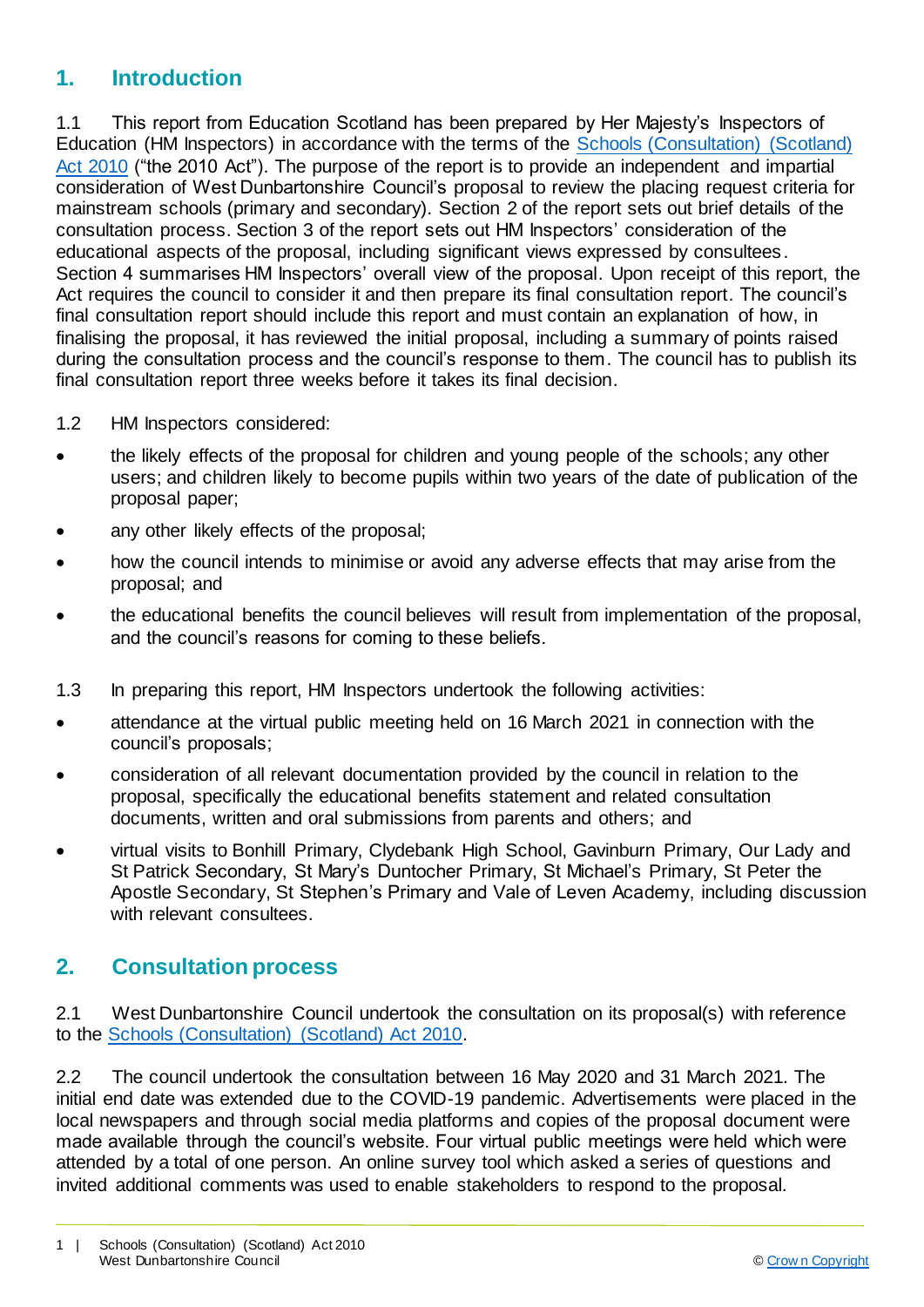2.3 The council received 175 responses to its online survey. The survey asked stakeholders to reflect on each proposed criteria for the allocation of school places and whether they agreed with individual proposals rather than the proposed changes in their entirety. Most respondents expressed agreement with the council's proposed approach to offering more transparency and fairness over the allocation of placing requests.

# **3. Educational aspects of proposal**

3.1 Over the past two years, West Dunbartonshire Council has been unable to grant all received placing requests. These proposed changes to the policy seek to make the process of allocating placing requests more accessible and clearer to all. The proposed changes establishes a list of ranked criteria with school places being allocated to children and young people who meet the criteria ranked highest. Places will then be allocated according to the next criteria on the list until places are exhausted. The council also seeks to clearly define criteria to ensure children or young people and parents understand whether the criteria will apply to them. The council has also offered further information about proof of residency documentation required and possible checks that the council may use to confirm the information provided. HM Inspectors believe these steps will be of educational benefit because it will allow parents to make informed decisions about their child's education and ensure places are allocated in a fair, transparent and consistent manner.

3.2 Stakeholders who responded to the consultation were generally positive about the council's proposal. A few highlighted concerns about the ranking of criteria and believed that the order should be reviewed to offer more importance to particular circumstances, such as siblings attending the same school or travel distance to establishments. The council should review this feedback before making final decisions relating to the ranking.

3.3 Staff, young people and Parent Council representatives who met with HM Inspectors, recognised the value of the council offering a clear, systematic approach to allocating placing requests. Staff and Parent Council representatives discussed the need for greater clarity in the description of some of the criteria. For example, a criteria relates to children and young people with medical conditions who require specific facilities or support. Stakeholders would like further clarity on whether this extends to children and young people with additional support needs. Council leaders should review the language used for criteria to ensure clarity for all. Parents also requested that the policy is written in Plain English to support transparency and accessibility.

3.4 The council received a written submission from the Archdiocese of Glasgow. It was supportive of the proposal and welcomed the distinction between admission priorities for non-denominational and denominational schools being made. It requested clarity in the language used within the policy in relation to placing requests to a denominational school. The wording states that as well as providing a baptismal certificate, parents should also hold the same religious beliefs as the school. The Archdiocese of Glasgow wants to ensure all children and young people who are practicing Roman Catholics are not disadvantaged if their parents do not hold the same religious beliefs. As stated above, council leaders should review the language used in the criteria to address this issue.

## **4. Summary**

HM Inspectors believe West Dunbartonshire Council's proposal is of educational benefit. It will offer clear criteria on the process of allocating school places. Children or young people and parents will be able to review the ranked criteria to identify which criteria they will meet. They can then use this information to make informed decisions about educational placements. It should offer transparency and fairness to all children and young people as the criteria will be applied consistently. It will also ensure parents understand the required documentation for making a